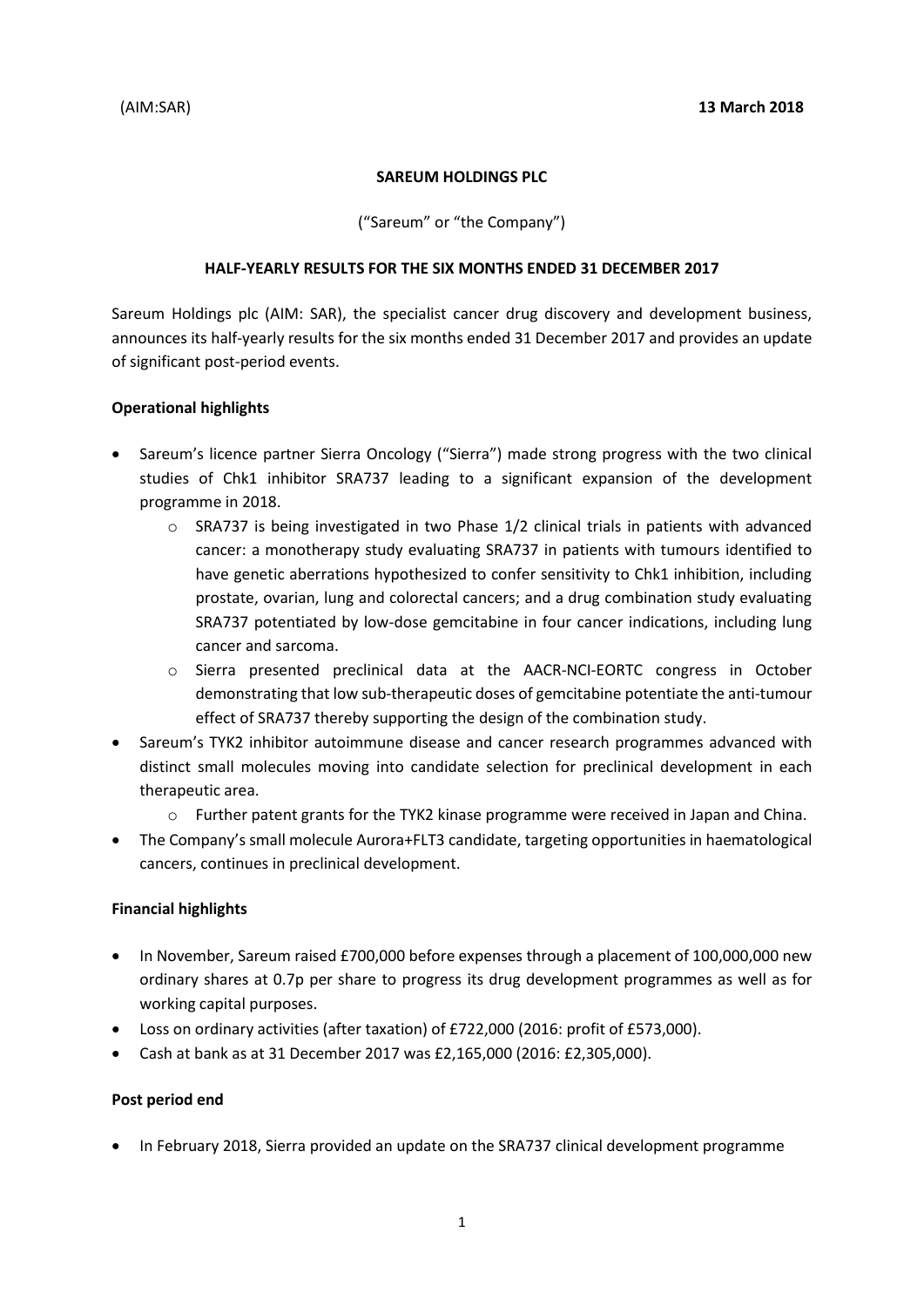- $\circ$  The Dose Escalation Phase 1 portion of the Phase 1/2 monotherapy trial is in the final stages of optimising the SRA737 dose regimen and the Cohort Expansion Phase 2 portion is ongoing. The Phase 2 portion has been expanded to include more patients across six cancer indications and at a larger number of clinical sites in the UK.
- o For the Low-Dose Gemcitabine Phase 1/2 Combination trial, the Dose Escalation Phase 1 has made progress and the Cohort Expansion Phase 2 is anticipated to commence in the second quarter of 2018. This study is targeting enrollment of 80 genetically selected patients across four indications.
- o Sierra noted its plans to initiate a Phase 1b/2 combination trial of SRA737 with the orally administered PARP inhibitor, niraparib, in patients with prostate cancer. The trial is expected to start in the fourth quarter of 2018 at The Institute of Cancer Research and The Royal Marsden NHS Foundation Trust (London, UK).
- o Sierra presented preclinical data providing evidence of synergy between SRA737 and immune checkpoint blockade, and is currently designing a clinical study for this combination.

**Dr Tim Mitchell, CEO of Sareum Holdings plc, said:** "The progress being made by Sierra Oncology, our licence partner for the potentially best-in-class Chk1 inhibitor SRA737, has been extremely encouraging and highlights its broad therapeutic potential across multiple cancer indications. We look forward to initial results from the innovative clinical trials expected in the fourth quarter of 2018 and further programme updates during the year.

"Our internal preclinical programmes also continue to advance, and we are particularly pleased that distinct TYK2 inhibitors have emerged in each of the cancer and autoimmune disease areas and are now progressing towards formal preclinical development.

"The new funds raised in November are supporting our internal development activities, which we see as key to generating value for shareholders. We look forward to reporting further progress across our business and portfolio during 2018."

| <b>Sareum Holdings plc</b>                           |               |
|------------------------------------------------------|---------------|
| Tim Mitchell                                         | 01223 497 700 |
| WH Ireland Limited (Nominated Adviser and Co-Broker) |               |
| Chris Fielding / James Sinclair-Ford                 | 020 7220 1666 |
| <b>Hybridan LLP (Co-Broker)</b>                      |               |
| Claire Novce                                         | 020 3764 2341 |
| <b>Citigate Dewe Rogerson (Media enquiries)</b>      |               |
| Shabnam Bashir/ Mark Swallow/ David Dible            | 020 7282 9571 |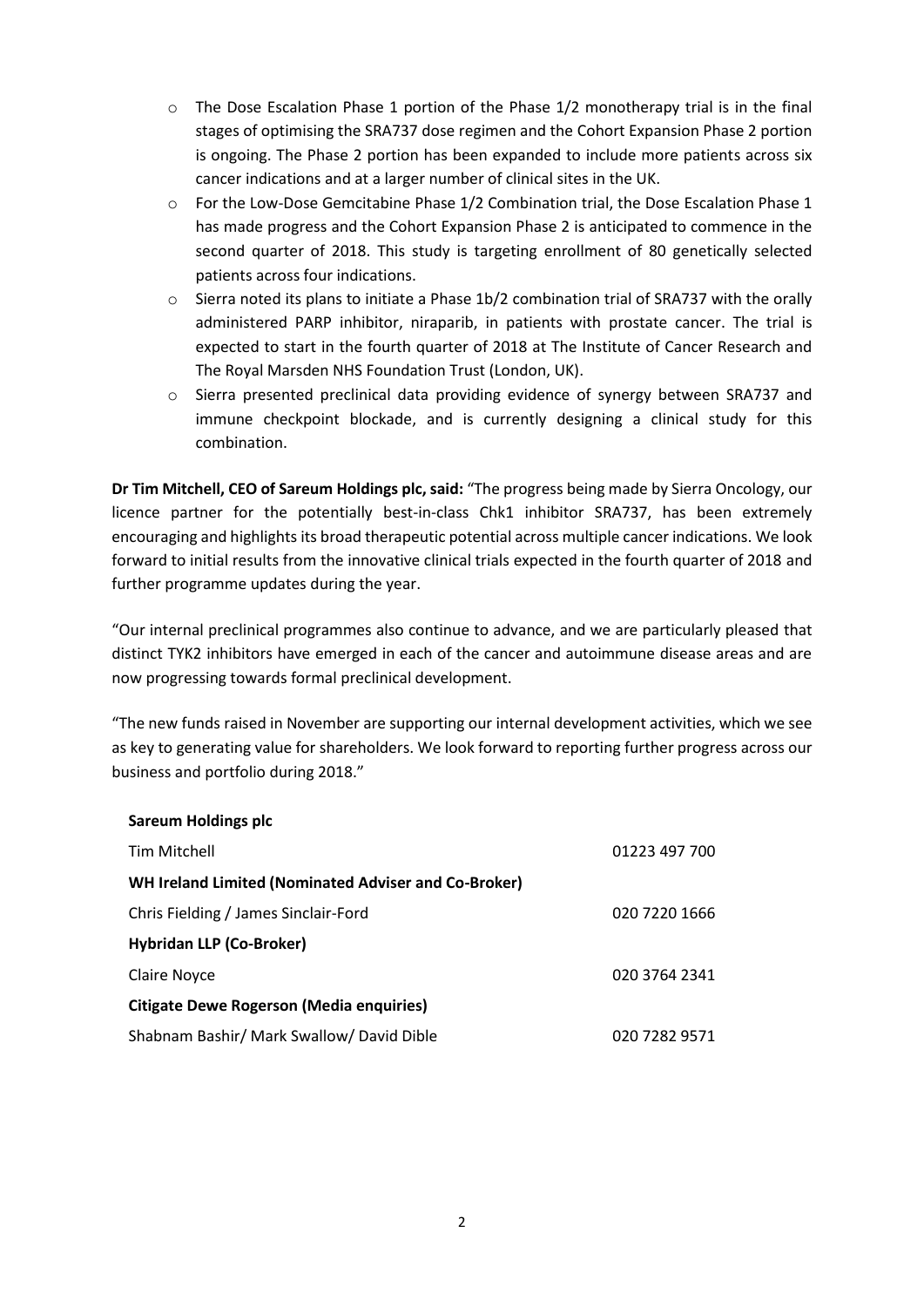#### **About Sareum**

**Sareum** is a specialist drug discovery and development company delivering targeted small molecule therapeutics, focusing on cancer and autoimmune disease, and generating value through licensing them to international pharmaceutical and biotechnology companies at the preclinical or early clinical trials stage.

Its most advanced programme, SRA737, is a novel Checkpoint kinase 1 (Chk1) inhibitor licensed to NASDAQ-listed Sierra Oncology and in Phase 1/2 clinical trials targeting a range of advanced cancers. The key role of Chk1 in cancer cell replication and DNA damage repair suggests that SRA737 may have broad application as a targeted monotherapy and in combination with other oncology and immunooncology drugs in genetically defined patients.

Sareum is also advancing programmes to develop novel tyrosine kinase 2 (TYK2) inhibitors in autoimmune diseases and cancers, and Aurora+FLT3 inhibitors in haematological cancers, which are in the candidate selection and IND-enabling preclinical stages.

The Company's drug discovery technology platform (SKIL® – Sareum Kinase Inhibitor Library) has the potential to generate drug research programmes against other kinase targets.

Sareum Holdings plc is quoted on the Alternative Investment Market (AIM) of the London Stock Exchange, trading under the ticker SAR. For further information, please visit [www.sareum.co.uk.](http://www.sareum.co.uk/)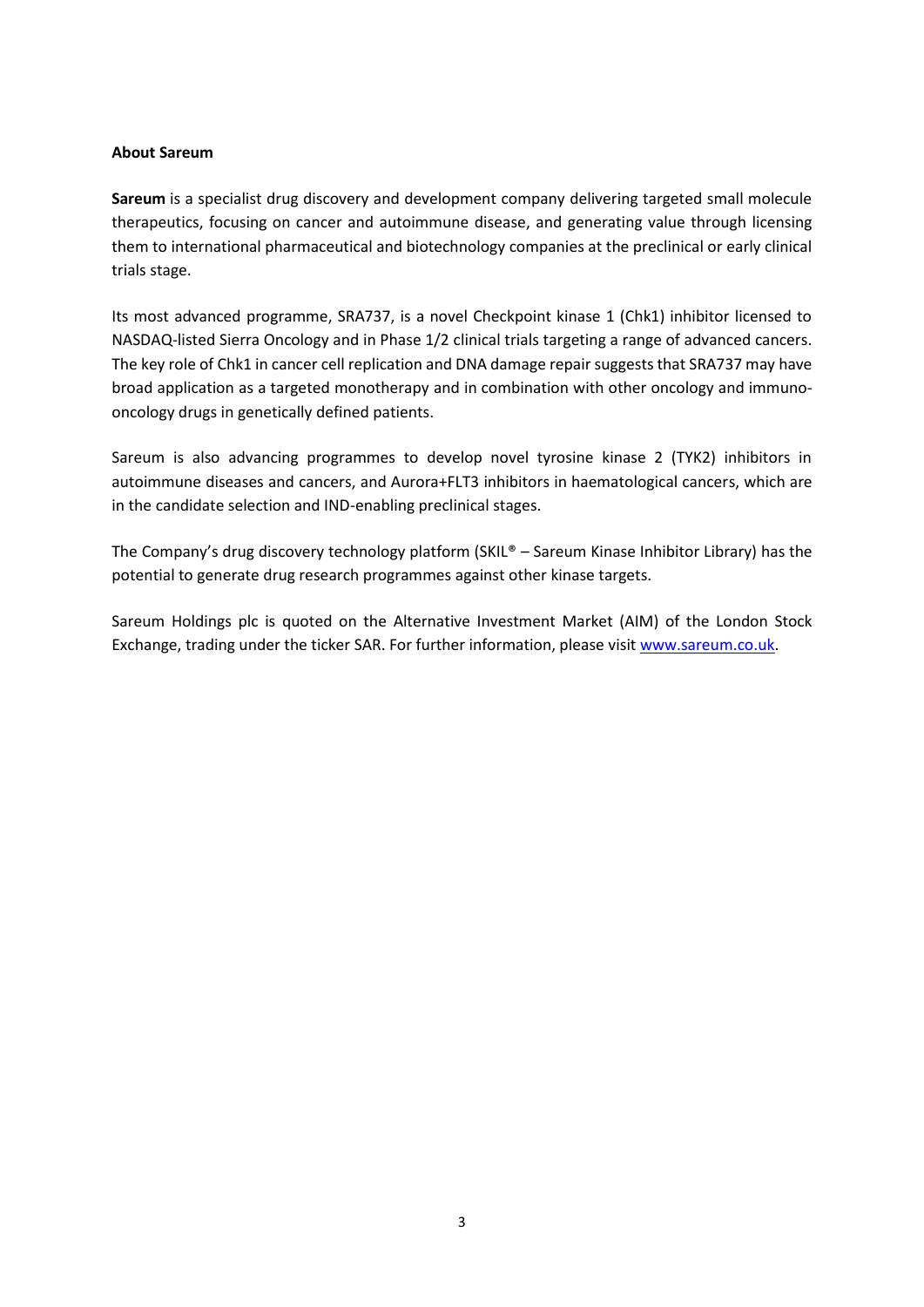#### **Half-yearly results for the six months ended 31 December 2017**

#### **Chairman and CEO's Statement**

The first half of the financial year has seen Sierra Oncology, the licence partner for Chk1 inhibitor SRA737, make great progress with its ongoing clinical development programme. Alongside this, they have built a strong scientific platform to support the expansion of SRA737 development into more cancer indications, and also into combination studies with new treatment modalities, such as PARP inhibitors and immuno-oncology agents.

It is very encouraging to see this progress as Sareum will be a direct beneficiary of the success of this programme through potential future milestone payments of up to \$88 million, plus a share of future royalties. The progress being reported increases our confidence and the likelihood that key milestones will be achieved and that associated payments will be forthcoming over the coming years.

Sareum's own development programmes are also advancing as we deploy our financial resources and preclinical discovery and lead optimisation expertise, alongside that of partners, to progress promising molecules in both the TYK2 and Aurora+FLT3 programmes. We are particularly pleased that the data to date suggest that we will be able to nominate distinct TYK2 inhibitors for further development in each of the autoimmune and cancer areas.

#### **Programme updates**

## **SRA737 – Selective Checkpoint Kinase 1 (Chk1) inhibitor (licensed to Sierra Oncology)**

*Initial progress leads to significant programme expansion into ten genetically defined cancers, with potential for future combination studies* 

SRA737 is a potent, highly selective, orally bioavailable small molecule inhibitor of Chk1, a key regulator of important cell cycle checkpoints and central mediator of the DNA Damage Response (DDR) network. SRA737 was licensed to Sierra Oncology in September 2016 for development and commercialisation, with Sareum eligible to receive up to \$90 million in up-front and milestone payments.

SRA737 is being investigated in two Phase 1/2 clinical trials in patients with advanced cancer:

- 1. a monotherapy study evaluating SRA737 in patients with tumours identified to have genetic aberrations hypothesized to confer sensitivity to Chk1 inhibition via synthetic lethality; and
- 2. a drug combination study evaluating the anti-tumour effect of SRA737 potentiated by low-dose gemcitabine.

During the second half of 2017, Sierra established an expert DDR Advisory Committee comprising leading experts in this emerging field of cancer drug development to advise Sierra's management as it advances its DDR-oriented development programmes. Furthermore, in September and October, Sierra hosted two Key Opinion Leader (KOL) events to provide insights to DDR biology, highlighting the clear potential of Chk1 inhibition in treating a broad range of cancers.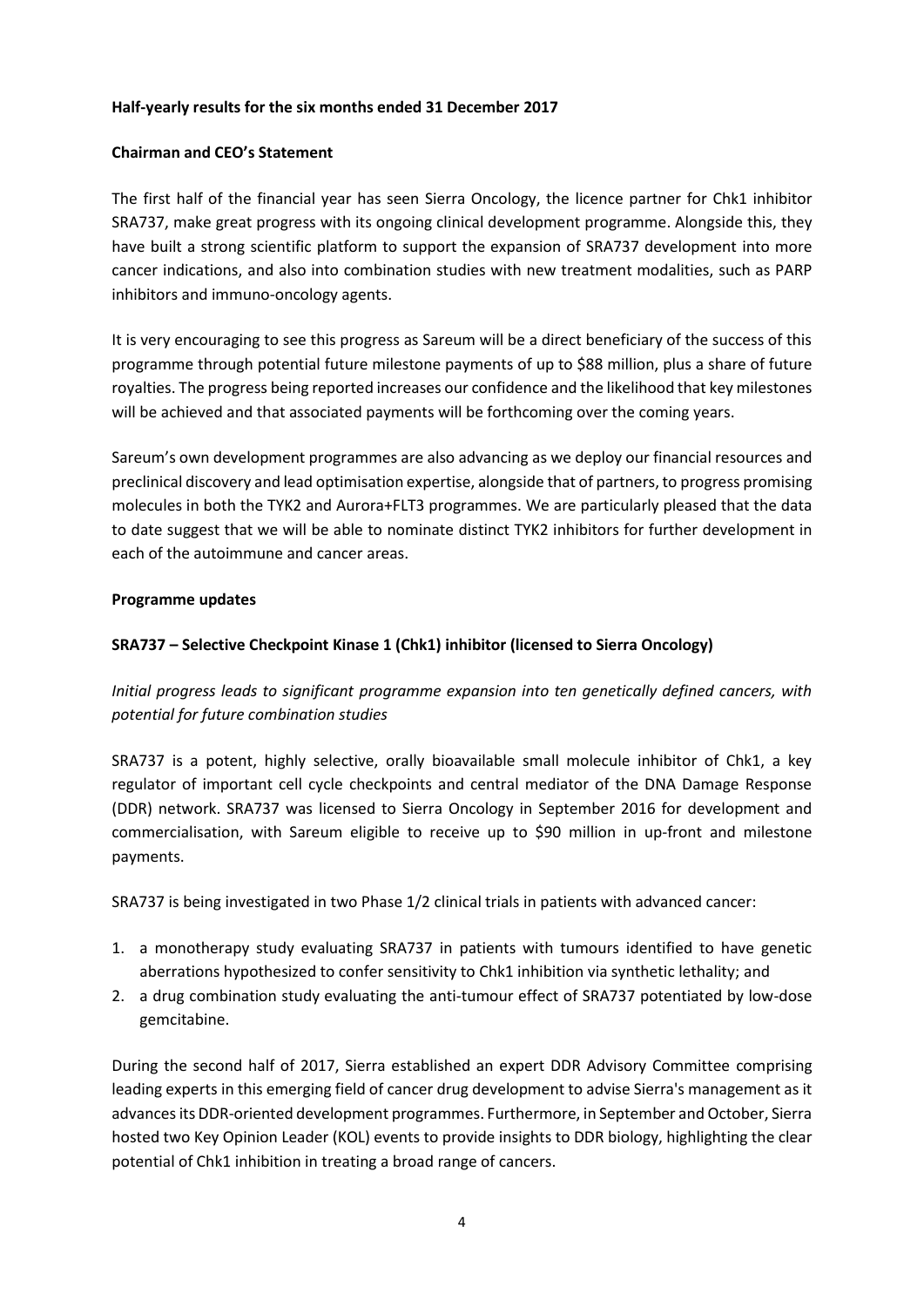In February 2018, Sierra announced significant progress and expansion of its SRA737 programme, as follows:

- Progress in the Dose Escalation Phase 1 portions for both of its ongoing Phase 1/2 clinical trials evaluating SRA737.
- Expansion of the efficacy-oriented Phase 2 portions of both trials, which will now target aggregate enrolment of approximately 200 patients (previously 120) across ten cancer indications often driven by replication stress.
- Plans to initiate a Phase 1b/2 clinical trial in the fourth quarter of 2018 that will evaluate SRA737 in combination with the PARP inhibitor ZEJULA® (niraparib) for the treatment of metastatic castration-resistant prostate cancer (mCRPC).
- Preclinical data providing evidence of synergy between SRA737 and immune checkpoint blockade, and plans to undertake a clinical study of this combination.

The full details of the programme update can be found in Sierra's announcement of 27 February 2018, which can be found at [www.sierraoncology.com.](http://www.sierraoncology.com/) A summary of that announcement and the subsequent conference call follows:

## *Phase 1/2 SRA737 Monotherapy Trial (SRA737-01)*

This trial consists of two phases, a safety-oriented Dose Escalation Phase 1 in unselected 'all-comer' patients and an efficacy-oriented Cohort Expansion Phase 2 in patients with genetically defined tumours that harbour genomic alterations linked to increased replication stress and hypothesized to be more sensitive to Chk1 inhibition.

- SRA737 was well-tolerated up to 1000 mg QD (i.e. once daily) as monotherapy, with dose-limiting toxicity observed at 1300 mg QD.
- Dose escalation is now complete, and a broad potential therapeutic window has been identified; 1000 mg QD & 500 mg BID (i.e. twice daily) cohorts are currently being compared in order to optimise the SRA737 dose regimen.
- Doses of 600mg and 1000mg led to 24 hours of drug exposure at levels above the minimum expected effective concentration from preclinical studies.
- No evidence of emergent or cumulative toxicity and/or declining tolerability was observed with up to eight cycles of drug administered (eight months of daily treatment), supportive of potential for extended dosing.
- The majority of reported adverse events (AEs) have been Grade 1 or 2 in severity, with most commonly observed AEs being fatigue and gastrointestinal events (diarrhoea, nausea, vomiting). These AEs were considered to be 'on-target' effects and were observed in preclinical toxicology studies.

The Cohort Expansion Phase 2 portion of the trial is enrolling genetically defined patients into indication specific cohorts, including advanced or metastatic:

- Castration-resistant prostate cancer (mCRPC);
- High-grade serous ovarian cancer (HGSOC);
- Non-small cell lung cancer (NSCLC);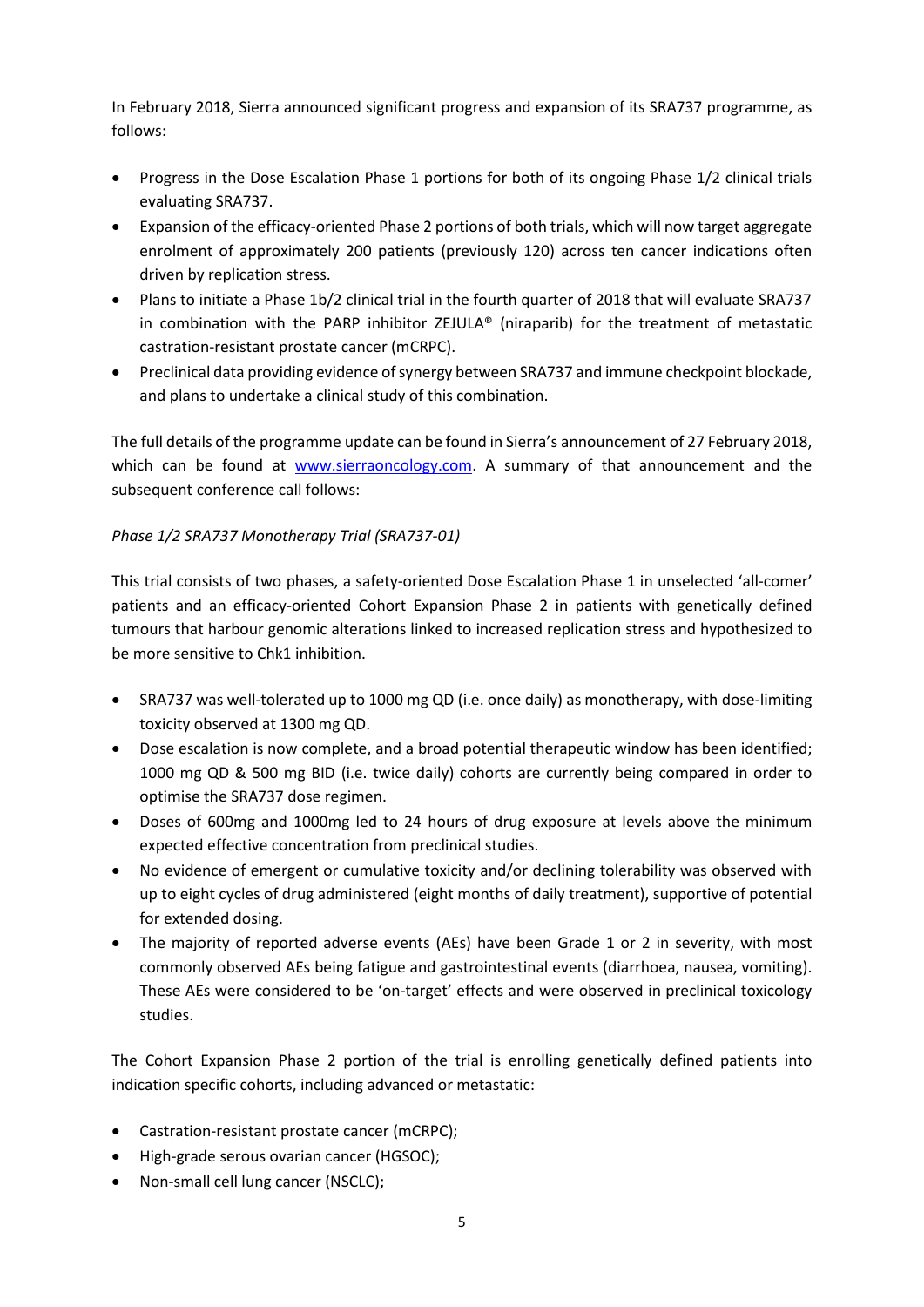- Head and neck squamous cell carcinoma (HNSCC) or squamous cell carcinoma of the anus (SCCA);
- Colorectal cancer (mCRC); and
- CCNE1-driven HGSOC. (This new indication was announced in the update on the basis of supportive preclinical data demonstrating that SRA737 has significant anti-tumour activity and strong survival benefit in CCNE1-driven HGSOC preclinical models.)

Sierra is also expanding the number of sites recruiting patients into the trial from three active sites (as of the third quarter of 2017) to a planned 15 active sites across the UK, to support its increased enrolment from eight to 20 patients in each of the six genetically defined cohorts. They also noted that their genetic pre-screening is performing well, with the expected numbers of patients being identified in each of the targeted cancer types.

In total, 120 patients are expected to be enrolled into the Phase 2 portion of the trial. Sierra reported that 20 patients had been enrolled into this portion of the study to date. The Cohort Expansion Phase 2 portion of the study is expected to report preliminary clinical data in the fourth quarter of 2018.

Sierra noted that the adaptive design of the monotherapy study provides flexibility and optionality for future development and that subsequent registration-oriented expansion trials could lead to development in a specific indication, or to a possible tissue agnostic approach.

# *Phase 1/2 SRA737 plus Low Dose Gemcitabine Combination Trial (SRA737-02): Trial Update and Expansion Plans*

This trial aims to explore the effect of low-dose gemcitabine (a chemotherapy that causes replication stress and DNA damage) in potentiating the anti-tumour effect of SRA737 in patients with genetically profiled cancers. Preclinical data were presented at the AACR-NCI-EORTC congress in October supporting the principle and design of the combination study, which has two key parts:

1) A Low Dose Gemcitabine (LDG) Combination Dose Escalation Phase 1 evaluating safety in 'all-comer' non-selected patients, where cohorts of 3-6 patients are being administered escalating doses of SRA737 in addition to LDG (5-10% of the standard gemcitabine dose) until the combination maximum tolerated dose (MTD) is reached.

Sierra reported that significant progress has been made in this part of the trial, and the LDG combination regimen has been very well-tolerated.

- The majority of reported AEs have been Grade 1 or 2 in severity, with most commonly observed AEs being diarrhoea, anaemia, thrombocytopenia, fatigue, influenza-like illness, nausea, neutropenia and vomiting.
- Currently dosing parallel cohorts of 300 mg SRA737 + 100 mg/m<sup>2</sup> & 50 mg/m<sup>2</sup> gemcitabine
- No evidence of emergent or cumulative toxicity and/or declining tolerability was observed with up to five cycles of drug administered, supportive of potential for extended dosing.
- No dose-limiting toxicities (DLTs) have been reported in any LDG dose escalation cohort and dose escalation continues.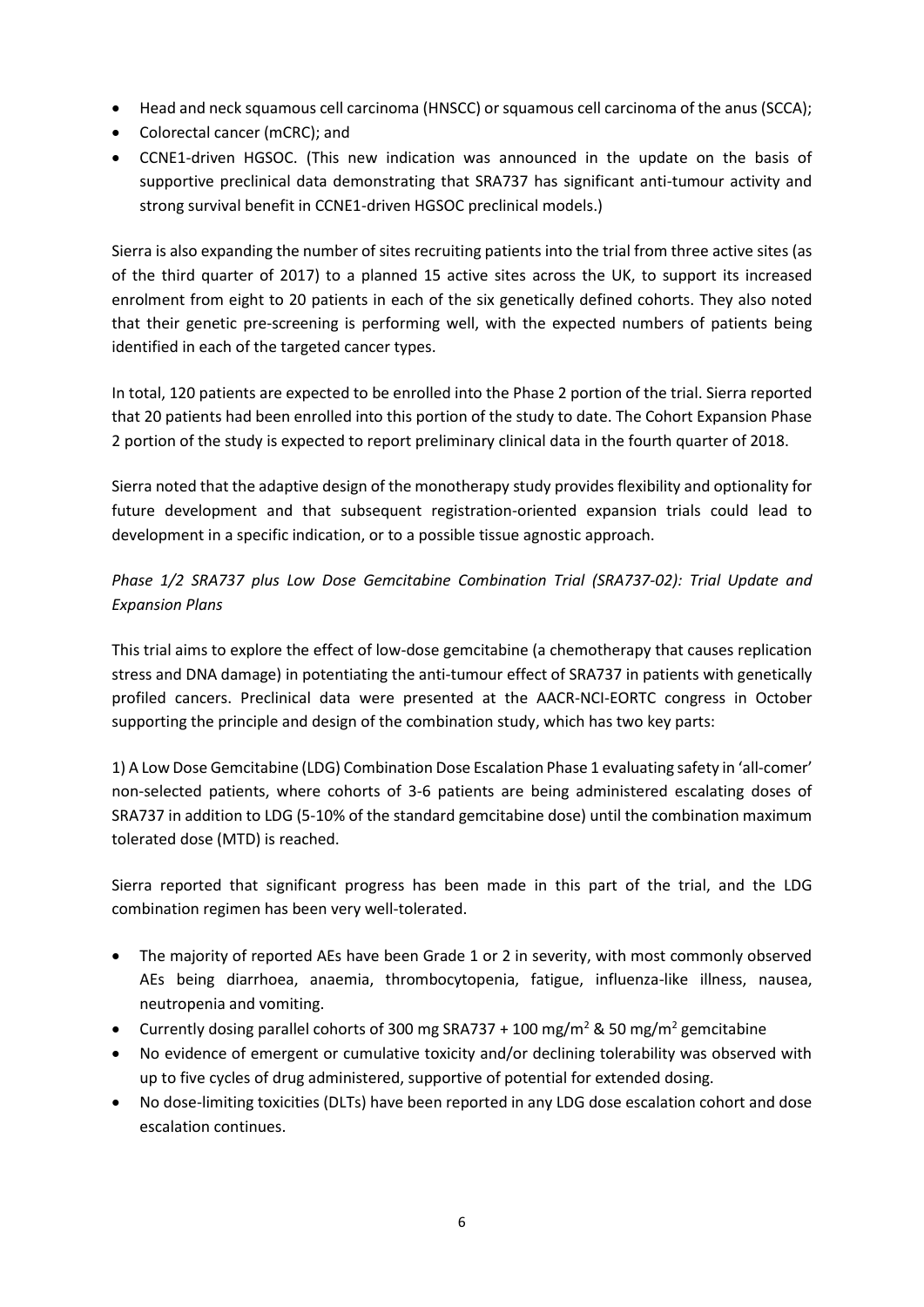2) A Low Dose Gemcitabine Combination Cohort Expansion Phase 2 is anticipated to commence in the second quarter of 2018. This part of the trial will explore the preliminary efficacy of SRA737 plus LDG in genetically defined patients with tumours that harbour genomic alterations hypothesized to be driven by high levels of replication stress.

Sierra reported that this phase has been expanded to target enrolment of 80 genetically selected patients across four indications, including advanced or metastatic:

- urothelial carcinoma;
- small cell lung cancer (SCLC);
- soft tissue sarcoma; and
- cervical/anogenital cancer.

A further update on the study, including preliminary efficacy data, is expected in the fourth quarter of 2018.

## *SRA737 PARP inhibitor Combination Programme (SRA737-03)*

Sierra also presented preclinical data during the Programme Update supporting SRA737's synergistic activity in combination with a poly ADP-ribose polymerase (PARP) inhibitor in a model of PARP inhibitor acquired resistance. PARP inhibitors prevent the repair of DNA damage and are developed as treatments for cancer and other indications. Additional preclinical data supporting this combination will be presented at the American Association of Cancer Research (AACR) Annual Meeting 2018 (14- 18 April).

Sierra also announced during the update that it was planning to start a Phase 1b/2 combination trial of SRA737 with ZEJULA® (niraparib), an orally administered PARP inhibitor, in patients with prostate cancer, in the fourth quarter of 2018. The trial is to be led by leading prostate cancer specialist Professor Johann de Bono at The Institute of Cancer Research and The Royal Marsden NHS Foundation Trust.

## *SRA737 Combination with Immuno-Oncology (SRA737-04)*

During the programme update, Sierra presented preclinical data providing evidence of biological synergy between SRA737 and immune checkpoint blockade. Sierra is planning a Phase 1b/2 clinical study for this combination, which potentially could be submitted to regulatory authorities in the fourth quarter of 2018.

Sierra is expected to need to complete registration-oriented Phase 2 trials after completion of the above-mentioned studies. If the data are compelling, Sierra may discuss accelerated approval with the regulatory authorities, which may negate the need for a Phase 3 trial before marketing approval can be applied for.

## **Tyrosine Kinase 2 (TYK2) inhibitors – distinct molecules moving into candidate selection**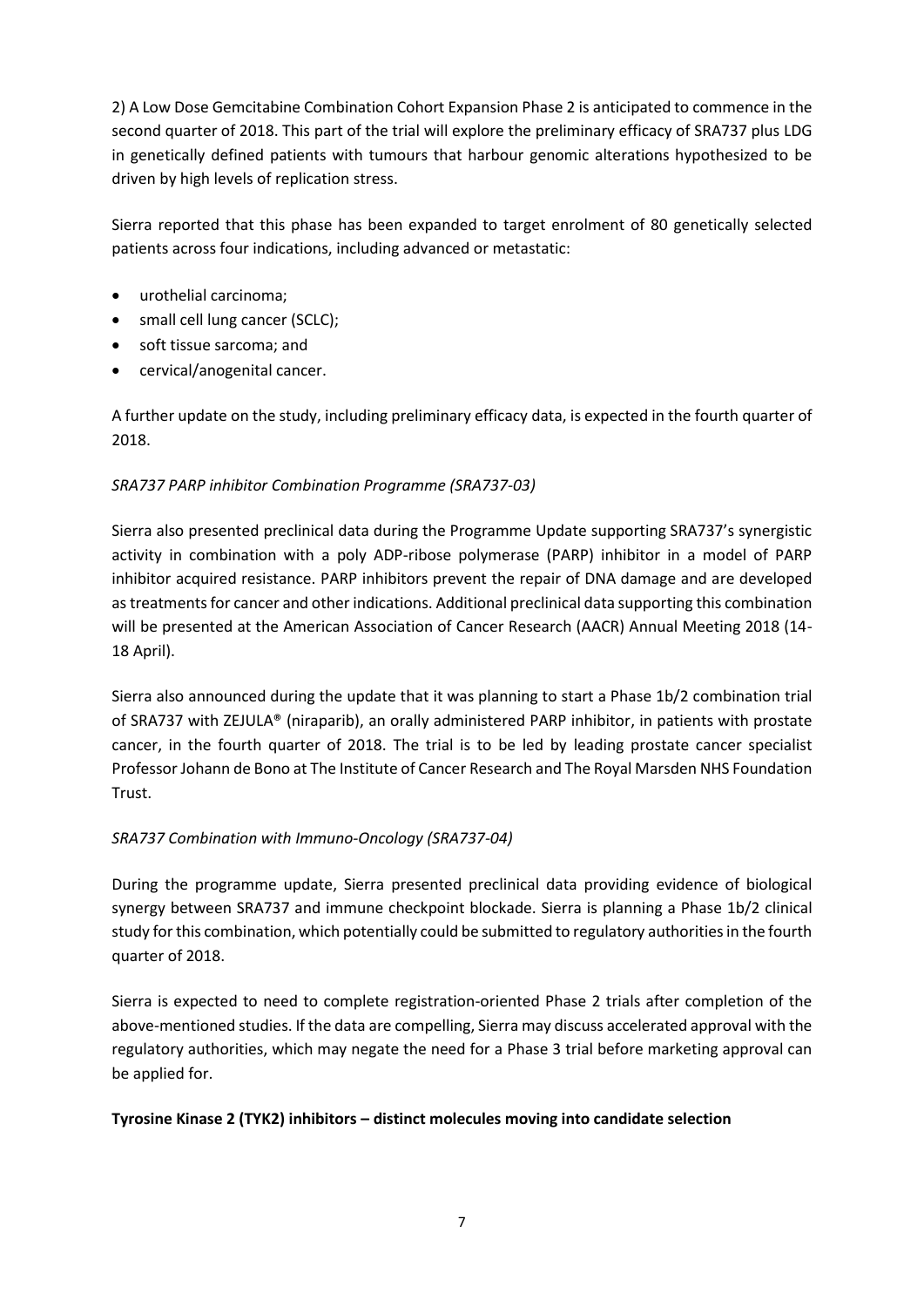Sareum is developing potent and selective TYK2 inhibitors for autoimmune diseases and cancers. A shortlist of six lead compounds have advanced from these programmes with possible best-in-class profiles, including the potential to achieve once daily oral dosing in humans, and have shown initial proof-of-concept in models of:

- Psoriasis, rheumatoid arthritis and ulcerative colitis;
- T-cell Acute Lymphoblastic Leukaemia (T-ALL); and
- Several solid tumours in immune competent disease models.

The Company has been increasing the resources allocated to its TYK2 programmes and is currently undertaking the studies to select preclinical development candidates from the shortlist. Distinct lead molecules are emerging for each therapy area with preclinical candidate nomination expected mid-2018 following completion of the ongoing studies.

Sareum has an ongoing co-development agreement with SRI International (Menlo Park, CA, USA) to develop TYK2 inhibitors in autoimmune diseases and retains commercialisation rights for these and other TYK2 inhibitors with profiles optimised for oncology and immuno-oncology applications.

The Company is developing its TYK2 programmes with the intention of generating compelling preclinical and potentially early clinical data, the basis of which will define the timing and future development and partnering strategy for these candidates.

*Targeting psoriasis, rheumatoid arthritis, and other autoimmune disorders, in partnership with SRI International*

Our current lead compounds show dose-dependent reductions of disease and disease-associated cytokine levels in preclinical models of arthritis and are safe and well tolerated at efficacious doses.

The six advanced leads, plus other leads with the potential to be administered topically, are being assessed for efficacy when administered either orally or topically in a preclinical model of psoriasis that uses human skin samples.

Sareum's partner SRI International is continuing to investigate advanced lead molecules in disease models of lupus, following promising efficacy observed in the initial experiments.

Data from these studies are expected to support formal preclinical candidate selection in mid-2018.

## *Targeting acute lymphoblastic leukaemia (T-ALL) and other cancers*

Initial studies to investigate the potential of several of Sareum's lead TYK2 inhibitors to treat T-ALL have demonstrated good efficacy in disease models of T-ALL, both as a single agent and in combination with standard-of-care chemotherapy.

Dose dependency and additive efficacy was observed in preclinical T-ALL models when a Sareum TYK2 inhibitor was used in combination with dexamethasone, a standard-of-care rescue therapy for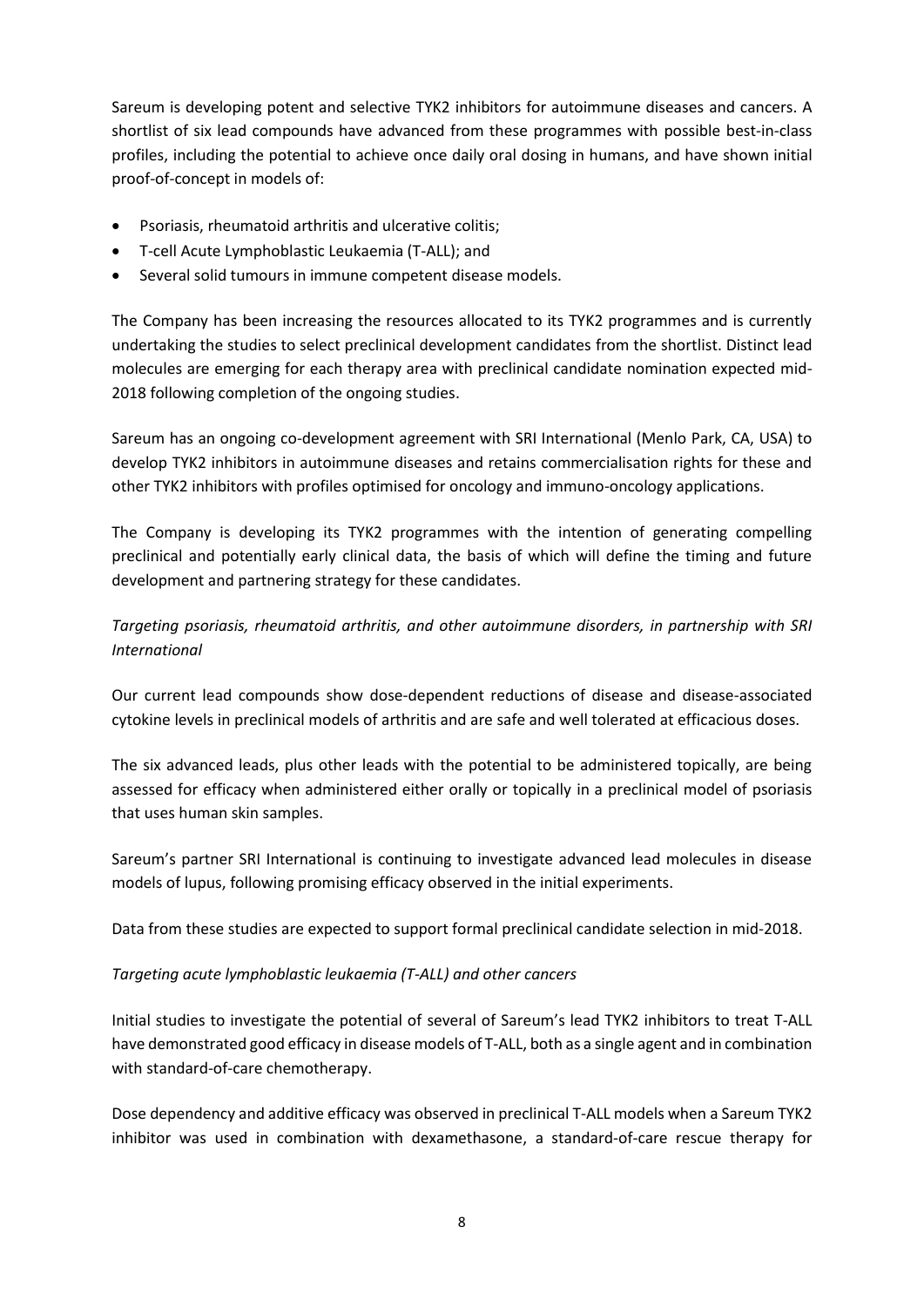refractory or resistant T-ALL patients. The Sareum compound as single agent was well tolerated and there was no change in tolerability when combined with dexamethasone.

Our current most favoured lead for cancer applications, which is distinct to the most favoured lead for autoimmune diseases, is being investigated in various preclinical solid tumour models and further data is anticipated mid-2018.

In particular, Sareum is conducting studies to examine the effect TYK2 inhibition has on cells of the immune system in the tumour microenvironment, and on levels of some of the proteins (specifically PD-1, PD-L1 and CTLA4) that are targets of currently marketed immune checkpoint inhibitors.

The Company has seen exciting data emerge from these studies in a number of solid tumour models. Initial results show that TYK2 inhibition has a marked and beneficial effect on certain cells and proteins believed to exert an immunosuppressive effect in the tumour microenvironment, resulting in tumour growth inhibition. The Company is now studying the effect of combining TYK2 inhibition with immune checkpoint inhibitors and with chemotherapies, an area of considerable industry activity and potential value.

## **Aurora+FLT3 inhibitors – in preclinical development**

## *Targeting AML and other blood cancers, in partnership with HMUBEC*

Sareum's third programme is focused on small molecule inhibitors of Aurora and FLT3 kinases that it has identified as having potential to be a single agent therapy for acute myeloid leukaemia (AML) and other leukaemias. A candidate is in preclinical development, funded by Sareum's Chinese partner, Hebei Medical University Biomedical Engineering Center (HMUBEC).

Initial preclinical toxicity studies show good tolerance of the candidate drug at the predicted therapeutic dose, with no significant side effects being seen. Formulation issues however are preventing higher intravenous doses from being explored to establish MTD, and delaying the completion of toxicity studies. To resolve this formulation issue, Sareum has engaged and funded formulation specialists in the UK. This work is ongoing and, if successful, will be expected to enable the completion of preclinical studies during the second half of 2018.

In parallel, Sareum is beginning to explore the potential for oral dosing of its Aurora+FLT3 inhibitors.

## **Financial review**

Sareum ended the six-month period ended 31 December 2017 with net assets of £2,384,000 (2016: £2,510,000) of which £2,165,000 (2016: £2,305,000) comprised cash at bank, including proceeds from a placement, which raised £700,000 net of expenses in November 2017. Non-cash assets include £156,000 of R&D tax credit, of which £43,000 has been received post period end.

Operating expenses for the period have increased to £822,000 (2016: £750,000): this includes an increase in research expenditure on our TYK2 autoimmune disease and cancer programmes and funds directed towards resolving the formulation issue in the Aurora+FLT3 programme.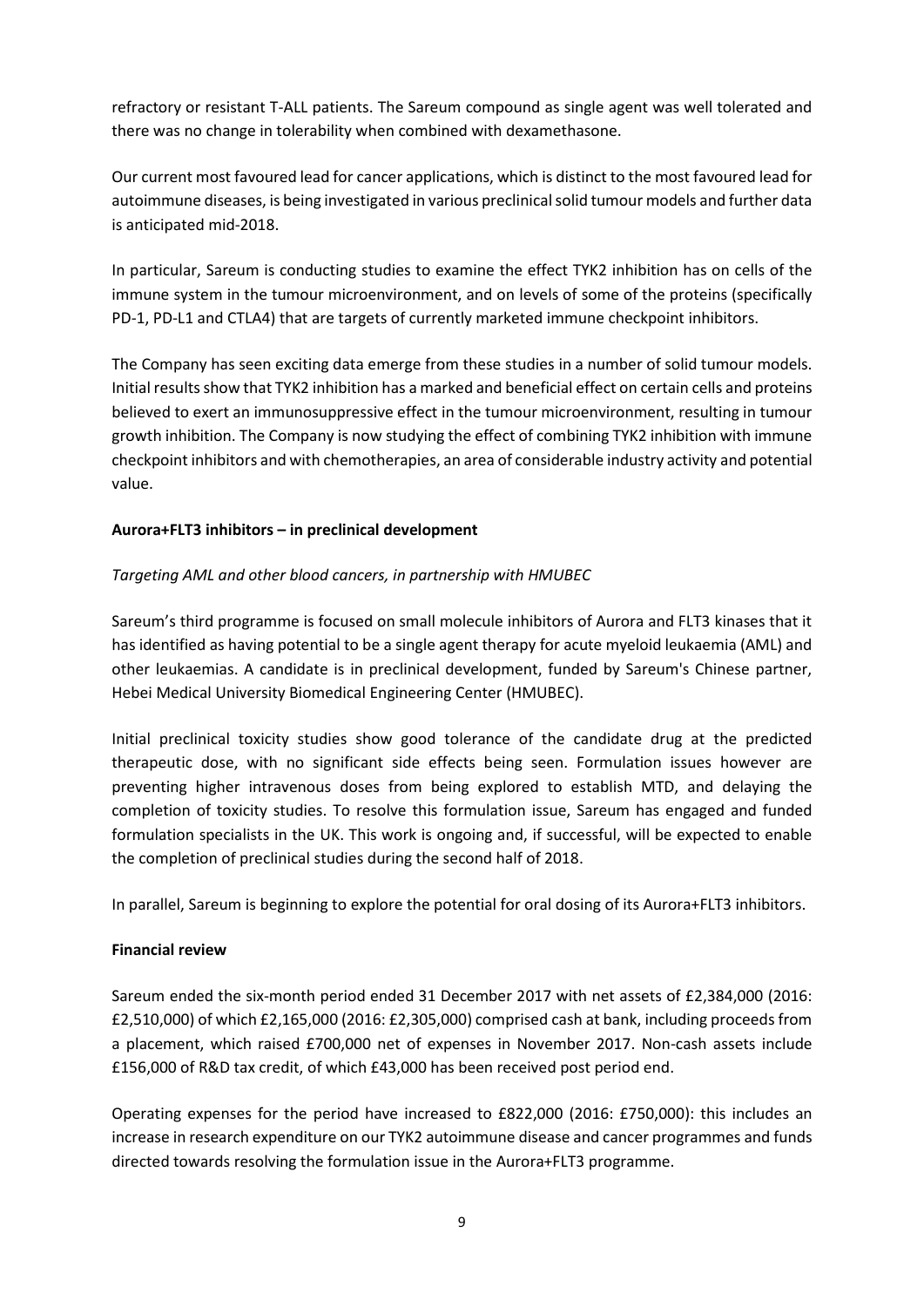The loss on ordinary activities (after taxation) was £722,000 (2016: profit of £573,000), since no further milestone payments from Sierra Oncology were received during the period.

#### **Outlook**

The Directors continue to be pleased with the progress being made with the Chk1 and TYK2 programmes, and are working to address the formulation issue with the Aurora+FLT3 programme so that the toxicity studies can be completed and the programme advanced into clinical development.

The progress being made by Sierra Oncology is very encouraging and updates across all programmes are expected over the course of 2018. Sareum is eligible to receive significant payments from the ongoing development and commercialisation of SRA737 as it advances over the coming years, and the progress reported provides added confidence to the Board that such payments will be forthcoming as milestones are achieved.

The TYK2 programmes in autoimmune diseases and cancer are advancing according to plan with formal candidate selections anticipated against both therapeutic areas during 2018. The Company also anticipates further data to emerge from its research activities exploring the role of TYK2 in immunooncology.

From a corporate perspective, Sareum's financial position is solid following the placement in November, with resources being directed to advancing its existing internal development programmes. In parallel, Sareum continues to engage with potential partners with a view to securing commercial licences for its products and programmes, while exploring new research programmes from its in-house drug discovery platform, as well as external early stage opportunities that potentially could be inlicensed and progressed into the clinic.

**Dr Stephen Parker** Chairman, Sareum Holdings plc **Dr Tim Mitchell** CEO, Sareum Holdings plc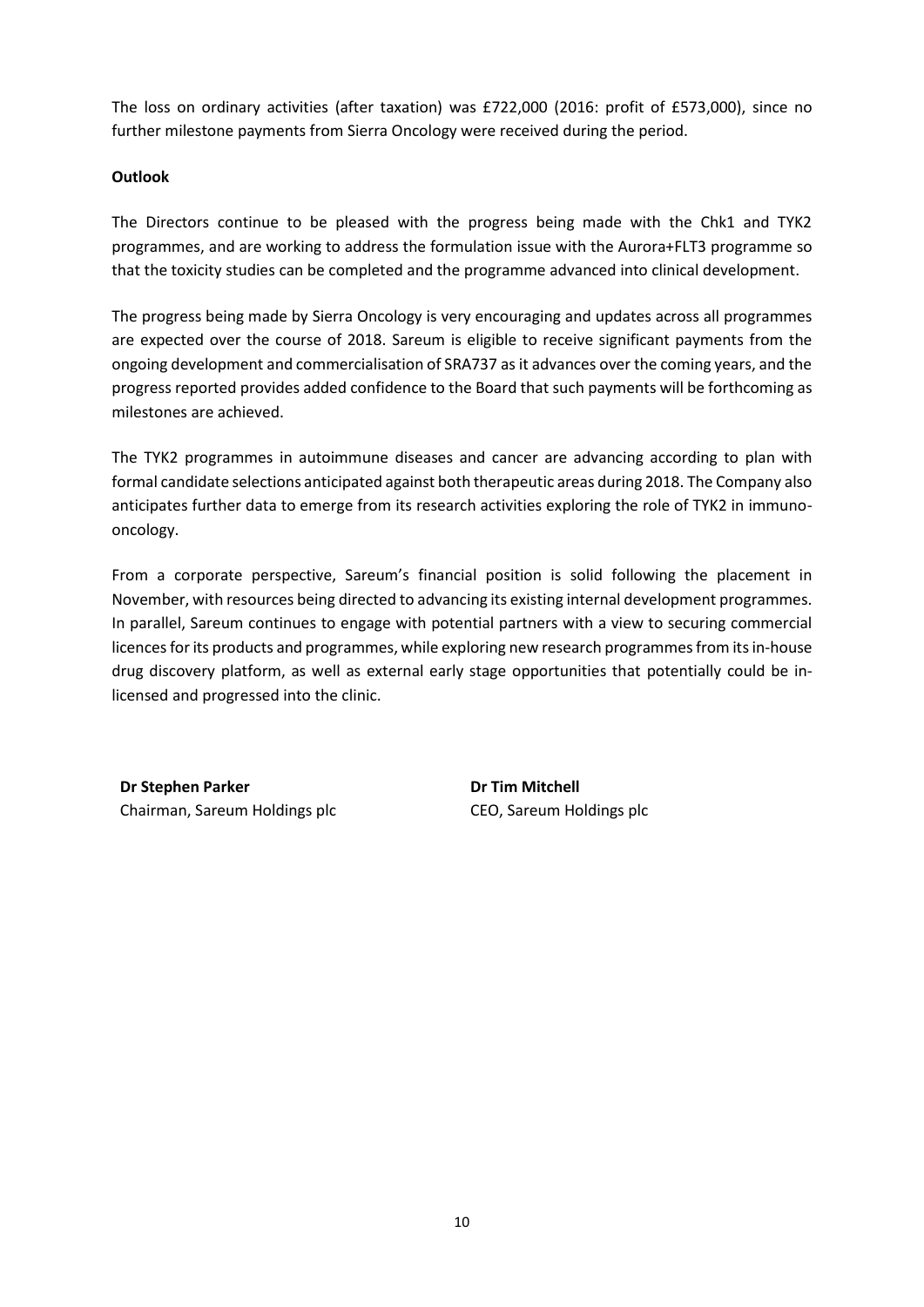**Consolidated Income Statement for the six months ended 31 December 2017**

|                                                                 | <b>Notes</b> | <b>Unaudited</b><br><b>Six months</b><br>ended<br>31 Dec 17<br>£'000 | <b>Unaudited</b><br><b>Six months</b><br>ended<br>31 Dec 16<br>£'000 | <b>Audited</b><br>Year ended<br>30 Jun 17<br>£'000 |
|-----------------------------------------------------------------|--------------|----------------------------------------------------------------------|----------------------------------------------------------------------|----------------------------------------------------|
| <b>Revenue</b>                                                  |              |                                                                      |                                                                      |                                                    |
| Other operating income                                          |              |                                                                      | 20                                                                   | 20                                                 |
| Operating expenses                                              |              | (822)                                                                | (750)                                                                | (1, 446)                                           |
| Share of (loss)/profit of associates                            | 3            | (9)                                                                  | 1,301                                                                | 1,776                                              |
| <b>Operating (loss)/profit</b>                                  |              | (831)                                                                | 571                                                                  | 350                                                |
| Finance income                                                  |              | 1                                                                    | $\overline{2}$                                                       | 3                                                  |
| (Loss)/profit before tax                                        |              | (830)                                                                | 573                                                                  | 353                                                |
| Tax                                                             | 4            | 108                                                                  |                                                                      | 48                                                 |
| (Loss)/profit on ordinary activities<br>after taxation          |              | (722)                                                                | 573                                                                  | 401                                                |
| <b>Basic (loss)/profit</b>                                      | 6            | (0.03)p                                                              | 0.02p                                                                | 0.015p                                             |
| per share (pence)<br><b>Diluted profit</b><br>per share (pence) |              | (0.03)p                                                              | 0.02p                                                                | 0.015p                                             |

**Consolidated Statement of Comprehensive Income for the six months ended 31 December 2017**

|                                                                               | <b>Unaudited</b><br><b>Six months</b><br>ended<br>31 Dec 17<br>£'000 | <b>Unaudited</b><br><b>Six months</b><br>ended<br>31 Dec 16<br>£'000 | <b>Audited</b><br>Year ended<br>30 Jun 17<br>£'000 |
|-------------------------------------------------------------------------------|----------------------------------------------------------------------|----------------------------------------------------------------------|----------------------------------------------------|
| (Loss)/profit for the period                                                  | (722)                                                                | 573                                                                  | 401                                                |
| Other comprehensive income                                                    |                                                                      | ۰                                                                    |                                                    |
| Total comprehensive income for the period                                     | (722)                                                                | 573                                                                  | 401                                                |
| Total comprehensive income attributable<br>to:<br><b>Owners of the parent</b> | (722)                                                                | 573                                                                  | 401                                                |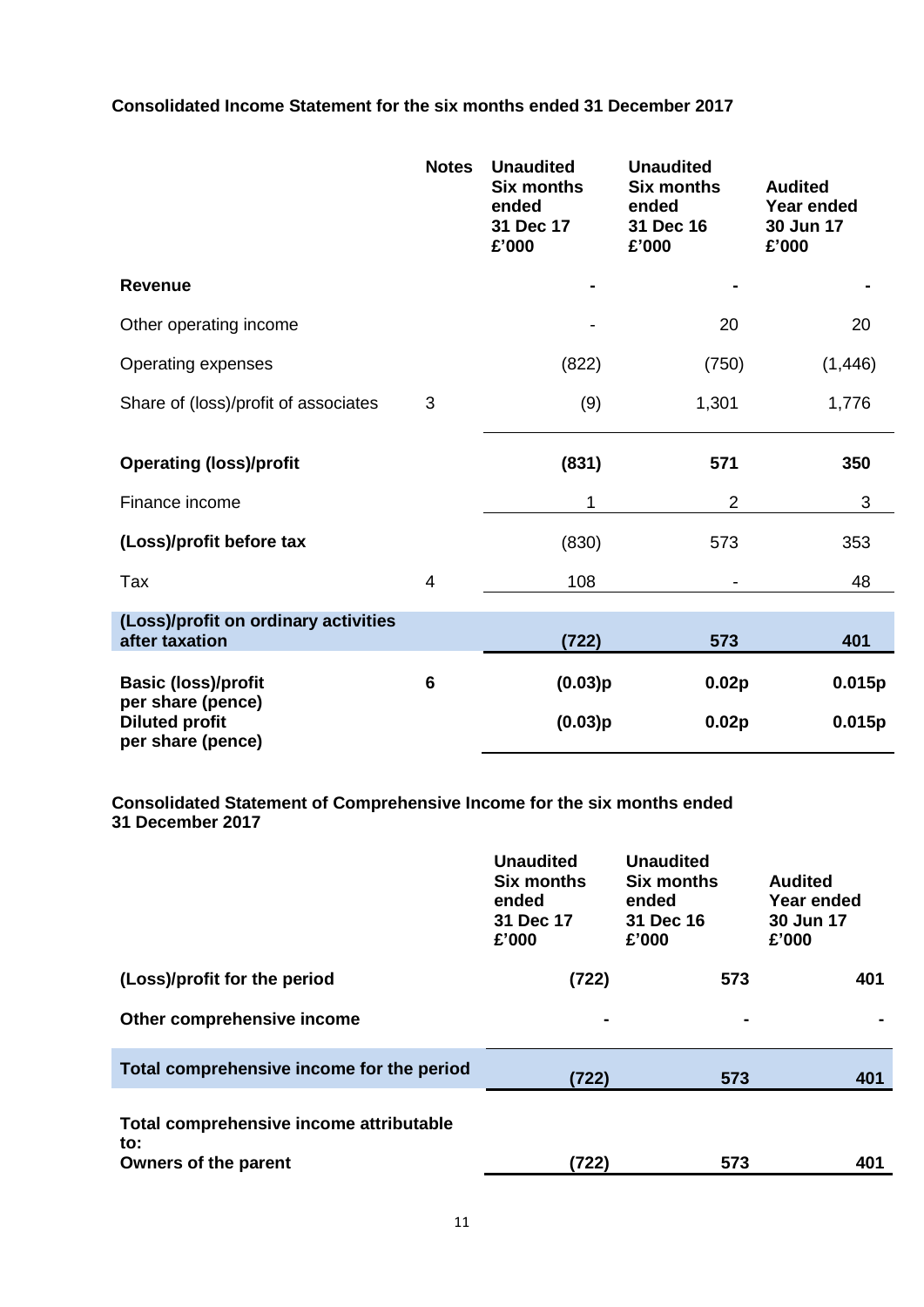# **Consolidated Balance Sheet as at 31 December 2017**

|                                                                                                                       | <b>Unaudited</b><br>As at<br>31 Dec 17<br>£'000 | <b>Unaudited</b><br>As at<br>31 Dec 16<br>£'000 | <b>Audited</b><br>As at<br>30 Jun 17<br>£'000 |
|-----------------------------------------------------------------------------------------------------------------------|-------------------------------------------------|-------------------------------------------------|-----------------------------------------------|
| <b>Non-current assets</b><br>Property, plant and equipment                                                            | 11                                              |                                                 | 13                                            |
| Investments in associates                                                                                             | 45                                              | 258                                             | 54                                            |
|                                                                                                                       | 56                                              | 258                                             | 67                                            |
| <b>Current assets</b><br><b>Debtors</b>                                                                               | 178                                             | 56                                              | 80                                            |
| Tax receivable                                                                                                        | 156                                             | 155                                             | 48                                            |
| Cash and cash equivalents                                                                                             | 2,165                                           | 2,305                                           | 2,306                                         |
|                                                                                                                       | 2,499                                           | 2,516                                           | 2,434                                         |
| Creditors: amounts due within<br>one year                                                                             | (171)                                           | (264)                                           | (155)                                         |
| <b>Net current assets</b>                                                                                             | 2,328                                           | 2,252                                           | 2,279                                         |
| <b>Net assets</b>                                                                                                     | 2,384                                           | 2,510                                           | 2,346                                         |
|                                                                                                                       |                                                 |                                                 |                                               |
| <b>Equity</b><br>Called-up share capital<br>Share premium<br>Share-based compensation<br>reserve<br>Retained earnings | 686<br>12,396<br>296<br>(10, 994)               | 661<br>11,765<br>184<br>(10, 100)               | 661<br>11,765<br>192<br>(10, 272)             |
| <b>Total equity</b>                                                                                                   | 2,384                                           | 2,510                                           | 2,346                                         |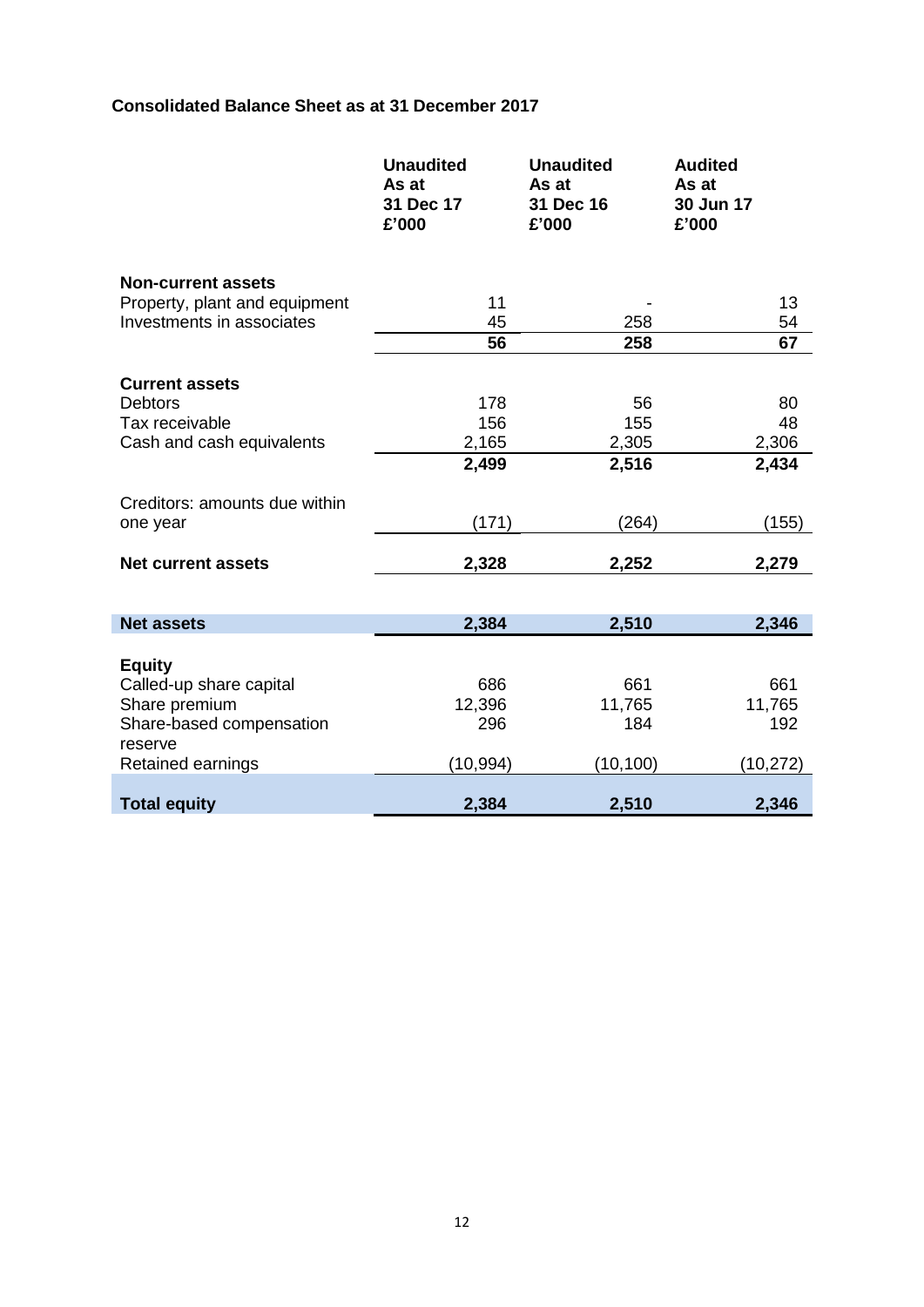**Consolidated Statement of changes in equity for the six months ended 31 December 2017**

|                                                              | <b>Share</b><br><b>Capital</b><br>£'000 | <b>Share</b><br><b>Premium</b><br>£'000 | Share-<br>based<br>compens<br>ation<br>reserve<br>£'000 | <b>Retained</b><br><b>Loss</b><br>£'000 | <b>Total</b><br>£'000 |
|--------------------------------------------------------------|-----------------------------------------|-----------------------------------------|---------------------------------------------------------|-----------------------------------------|-----------------------|
| As at 30 June 2016<br>(Audited)                              | 661                                     | 11,765                                  | 110                                                     | (10, 673)                               | 1,863                 |
| Profit for the period<br>Share-based compensation<br>reserve |                                         |                                         | 74                                                      | 573                                     | 573<br>74             |
| As at 31 December 2016<br>(Unaudited)                        | 661                                     | 11,765                                  | 184                                                     | (10, 100)                               | 2,510                 |
| Loss for the period<br>Share-based compensation<br>reserve   |                                         |                                         | 8                                                       | (172)                                   | (172)<br>8            |
| As at 30 June 2017<br>(Audited)                              | 661                                     | 11,765                                  | 192                                                     | (10, 272)                               | 2,346                 |
| Issue of share capital (net)                                 | 25                                      | 631                                     |                                                         |                                         | 656                   |
| Loss for the period<br>Share-based compensation<br>reserve   |                                         |                                         | 104                                                     | (722)                                   | (722)<br>104          |
| As at 31 December 2017<br>(Unaudited)                        | 686                                     | 12,396                                  | 296                                                     | (10, 994)                               | 2,384                 |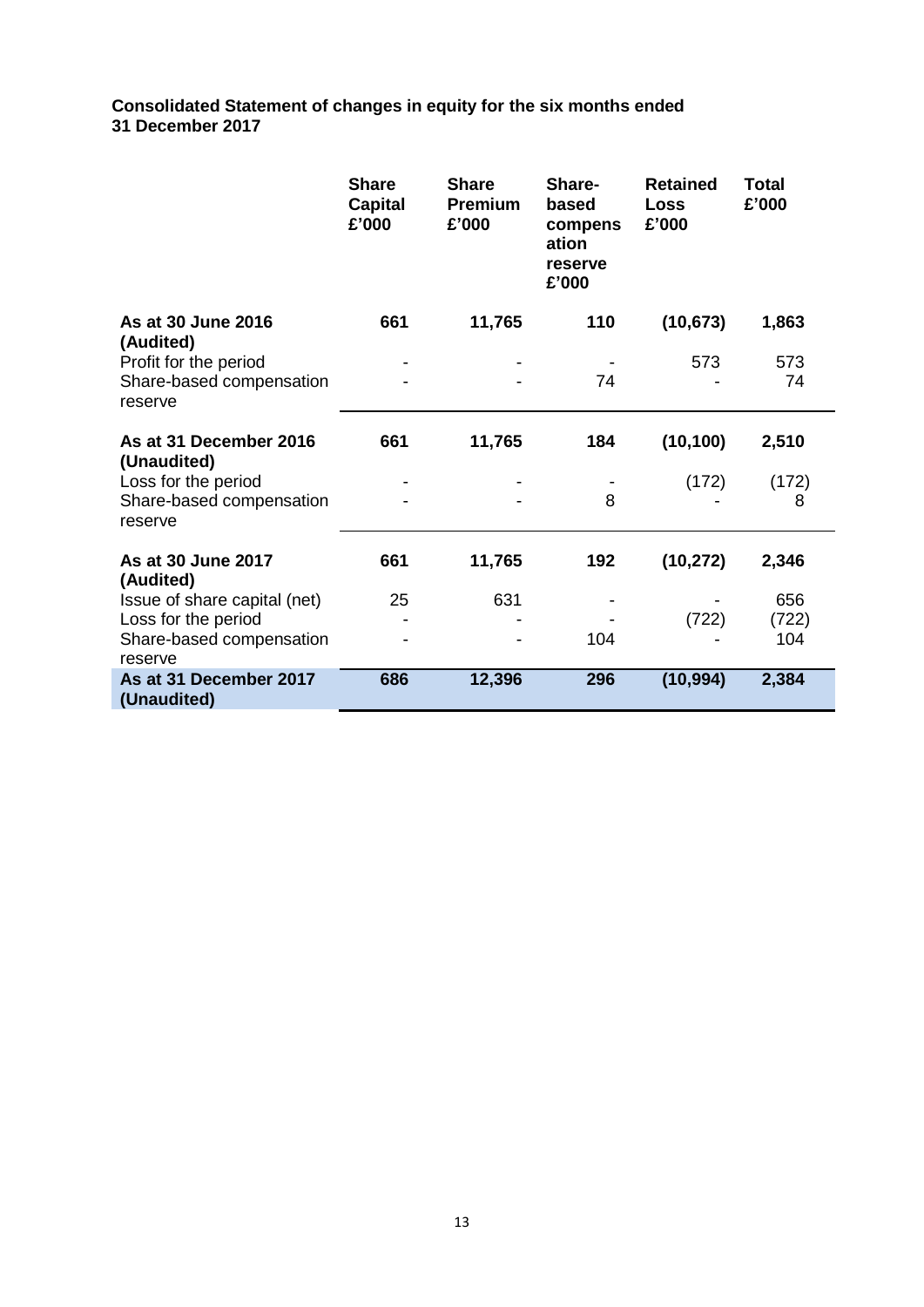# **Consolidated Cash Flow Statement for the six months ended 31 December 2017**

|                                                                                  | <b>Unaudited</b><br><b>Six Months</b><br>ended<br>31 Dec 17<br>£'000 | <b>Unaudited</b><br><b>Six Months</b><br>ended<br>31 Dec 16<br>£'000 | <b>Audited</b><br><b>Year ended</b><br>30 Jun 17<br>£'000 |
|----------------------------------------------------------------------------------|----------------------------------------------------------------------|----------------------------------------------------------------------|-----------------------------------------------------------|
| Net cash flow from operating activities<br>Continuing operations:                |                                                                      |                                                                      |                                                           |
| (Loss)/profit before tax                                                         | (830)                                                                | 573                                                                  | 353                                                       |
| Depreciation                                                                     | 2                                                                    | 1                                                                    | 4                                                         |
| Share-based compensation charge<br>Share of costs of associate                   | 104                                                                  | 74                                                                   | 82                                                        |
| Finance income                                                                   | 9<br>(1)                                                             | 217<br>(2)                                                           | 192<br>(3)                                                |
|                                                                                  | (716)                                                                | 863                                                                  | 628                                                       |
| (Increase)/decrease in trade and other                                           |                                                                      |                                                                      |                                                           |
| receivables                                                                      | (98)                                                                 | 23                                                                   | 6                                                         |
| Increase/(decrease) in trade and other<br>payables                               | 16                                                                   | 165                                                                  | 56                                                        |
| Cash (used in)/generated from operations                                         | (798)                                                                | 1,051                                                                | 690                                                       |
| Tax received                                                                     |                                                                      |                                                                      | 154                                                       |
| Net cash from operating activities                                               | (798)                                                                | 1,051                                                                | 844                                                       |
| <b>Cash flows from investing activities</b><br>Purchase of tangible fixed assets |                                                                      |                                                                      | (16)                                                      |
| Repayment of investment funds                                                    |                                                                      |                                                                      | 229                                                       |
| Interest received                                                                | 1                                                                    | 2                                                                    | 3                                                         |
| Net cash from investing activities                                               | 1                                                                    | $\mathbf{2}$                                                         | 216                                                       |
|                                                                                  |                                                                      |                                                                      |                                                           |
| <b>Cash flows from financing activities</b><br>Loan to Director                  |                                                                      |                                                                      | (7)                                                       |
| Share issue                                                                      | 25                                                                   |                                                                      |                                                           |
| Share premium on share issue                                                     | 631                                                                  |                                                                      |                                                           |
| Net cash inflow/(outflow) from financing<br>activities                           | 656                                                                  |                                                                      | (7)                                                       |
| (Decrease)/increase in cash and equivalents                                      | (141)                                                                | 1,053                                                                | 1,053                                                     |
| Cash and equivalents at start of period                                          | 2,306                                                                | 1,252                                                                | 1,252                                                     |
| Cash and equivalents at end of period                                            | 2,165                                                                | 2,305                                                                | 2,306                                                     |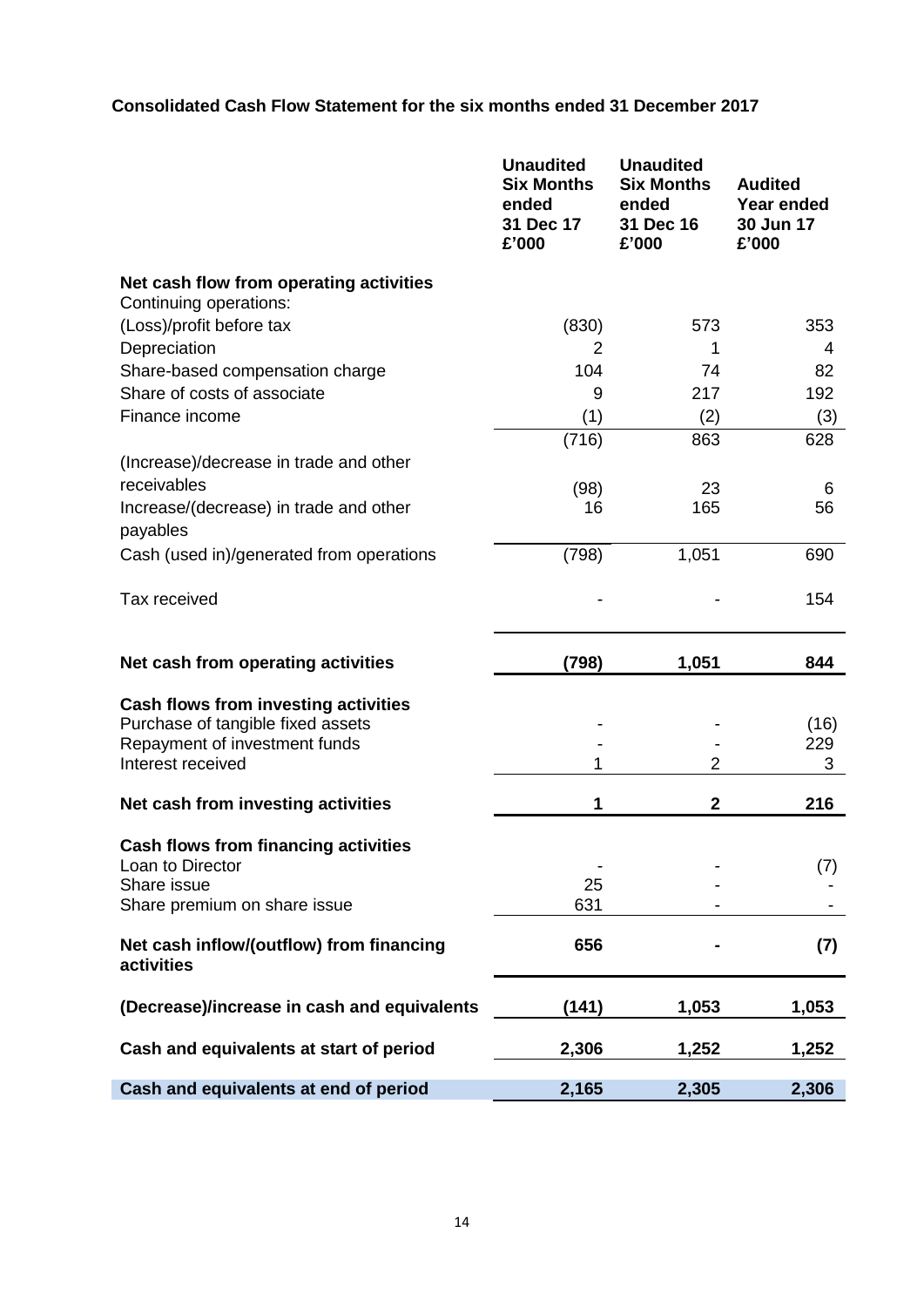#### **NOTES TO THE UNAUDITED RESULTS FOR THE SIX MONTHS ENDED 31 DECEMBER 2017**

# **1. Financial information**

These half-yearly financial statements are unaudited and do not constitute statutory financial statements within the meaning of Section 434 of the Companies Act 2006. The Annual Report and Accounts for the year ended 30 June 2017 have been delivered to the Registrar of Companies and are available from Sareum's web site, www.sareum.com. The report of the auditor on those accounts was not qualified and contained no statement under Section 498 of the Companies Act 2006.

## **2. Basis of accounting**

The accounting policies adopted are consistent with those of the financial statements for the year ended 30 June 2017, as described in those financial statements. As at the date of signing the interim financial statements, there are no new Standards likely to affect the financial statements for the year ending 30 June 2018.

## **3. Share of (loss)/profit of associates**

The share of (loss)/profit of associates is made up as follows:

|                                                               | <b>Unaudited</b><br><b>Six months</b><br>ended<br>31 Dec 17<br>£'000 | <b>Unaudited</b><br><b>Six months</b><br>ended<br>31 Dec 16<br>£'000 | <b>Audited</b><br>Year ended<br>30 Jun 17<br>£'000 |
|---------------------------------------------------------------|----------------------------------------------------------------------|----------------------------------------------------------------------|----------------------------------------------------|
| Share of income of associates<br>Share of costs of associates | (9)                                                                  | 1,518<br>(217)                                                       | 1,968<br>(192)                                     |
|                                                               |                                                                      |                                                                      |                                                    |
| Share of (loss)/profit of<br>associates                       | (9)                                                                  | 1,301                                                                | 1,776                                              |

## **4. Taxation**

No liability arises for corporation tax for the six-month period ended 31 December 2017. Research and Development tax credits, receivable as cash, are estimated to be £108,000 for the period.

## **5. Dividends**

The directors do not propose the payment of a dividend in respect of the six months ended 31 December 2017.

## **6. Profit/(loss) per share**

Basic loss per share is 0.03p (2016: profit per share 0.02p). The basic loss per ordinary share is calculated by dividing the Group's loss for the six months of £722,000 (2016: profit £573,000) by 2,666,963,118 (2016: 2,645,223,988), the weighted average number of shares in issue during the period.

There is no dilutive effect in respect of share options during the six months to 31 December 2017 because the Group generated a loss in that period. The diluted profit per share is 0.02p for the six months to 31 December 2016, calculated by dividing the Group's profit for the six months of £573,000 by 2,724,897,071, the weighted average number of shares in issue plus the weighted average number of dilutive share options outstanding during the period.